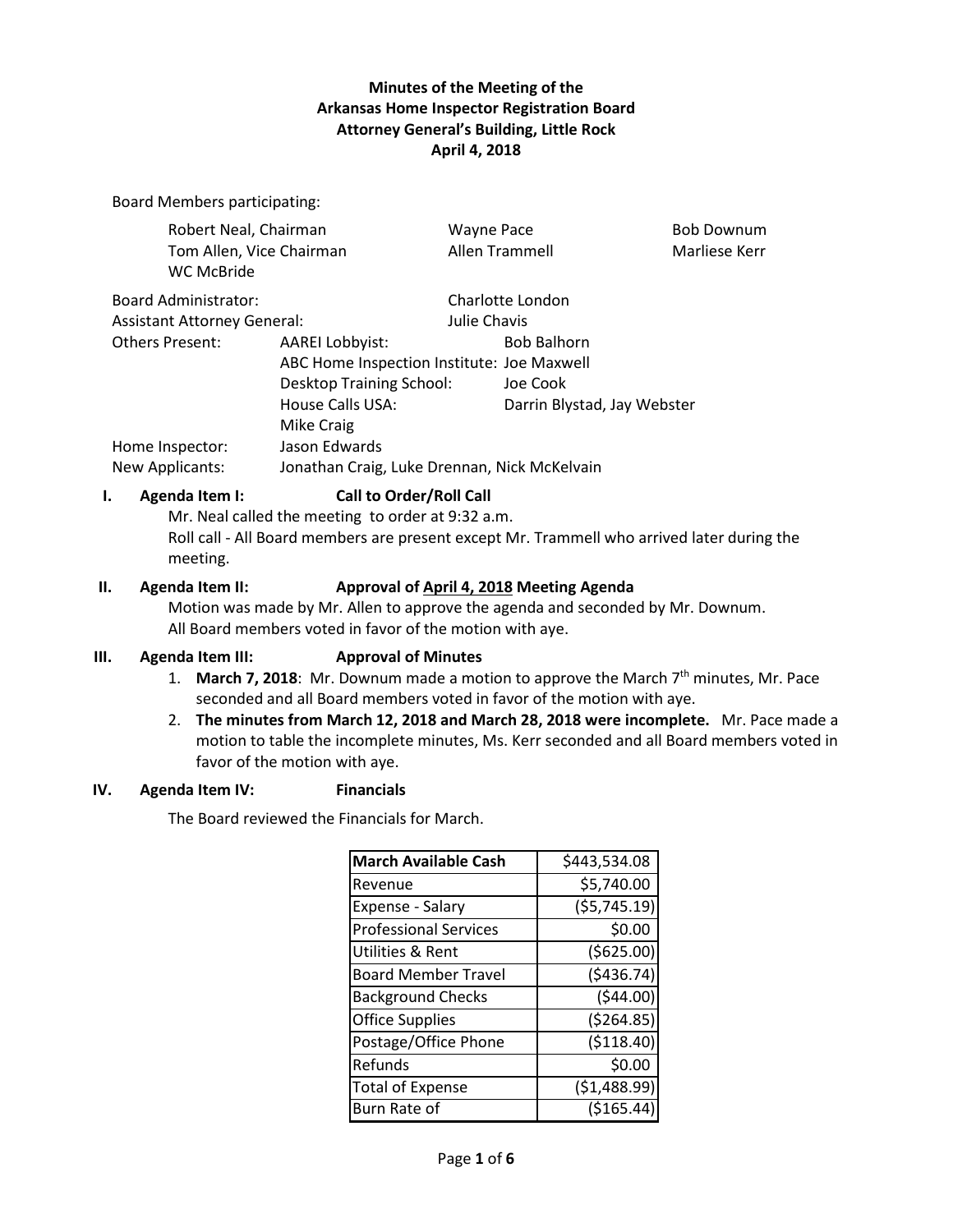Mr. Pace made a motion to approve the March Financials, Mr. Downum seconded and all Board members voted in favor of the motion with aye.

### **V. Agenda Item V: Review of New Applicants / Registration Renewals**

The Board reviewed eight (8) new applicants.

- 1. Josh Allen
- 2. Dean Bartlett
- 3. Mark Bittle
- 4. Jonathan Craig
- 5. Luke Drennan
- 6. Greg Ketzer
- 7. Richard Morrow
- 8. Nick McKelvain

**Applicants #3, 5 and 8:** Mr. Neal said he had no questions about the three applicants and asked the Board members if any of them had any questions and there were no questions. Mr. Allen then made a motion to approve Mr. Bittle, Mr. Drennan and Mr. McKelvain, Mr. Pace seconded and all Board members voted in favor of the motion to approve the applicants with aye.

**Applicant #1**: Mr. Allen excused himself from the discussion and vote on Mr. Josh Allen due to personal reasons. Mr. Pace made a motion to approve Mr. Allen with further discussion, Mr. Downum seconded. Mr. Pace had noticed that the applicant lived in Colorado, but he had completed his pre-registration training in Arkansas. The Board then voted in favor of the motion to approve Mr. Allen with aye.

**Applicant #2**: Mr. Downum made a motion to approve Mr. Bartlett, Mr. Allen seconded and all Board members voted in favor of the motion to approve with aye.

**Applicant #4**: Mr. Downum made a motion to approve Mr. Craig, Mr. Pace seconded and all Board members voted in favor of the motion to approve with aye. Mr. Craig asked the Board if there was any way that he could work with an experienced home inspector to learn more about it before he starts working on his own. Mr. Neal told him that he would give him his contact information after the meeting to help him get started with someone in his area.

**Applicant #6**: Mr. Downum made a motion to approve Mr. Ketzer, Mr. Pace seconded and all Board members voted in favor of the motion to approve with aye.

**Applicant #7**: Mr. Downum made a motion to approve Mr. Morrow, Mr. Allen seconded and all Board members voted in favor of the motion to approve with aye.

#### **RENEWALS**

The Board reconsidered one (1) 2018 Registration Renewal that was previously denied approval.

1. Mario Caruso *(Request for waiver of CE classroom hours)*

**Applicant #1**: Mr. Caruso sent a letter to the Board requesting reconsideration after being denied renewal of his license. After discussion of the letter, Mr. Allen made a motion to approve renewal of Mr. Caruso's license due to hardship, Mr. Downum seconded and all Board members voted in favor of the motion for approval with aye.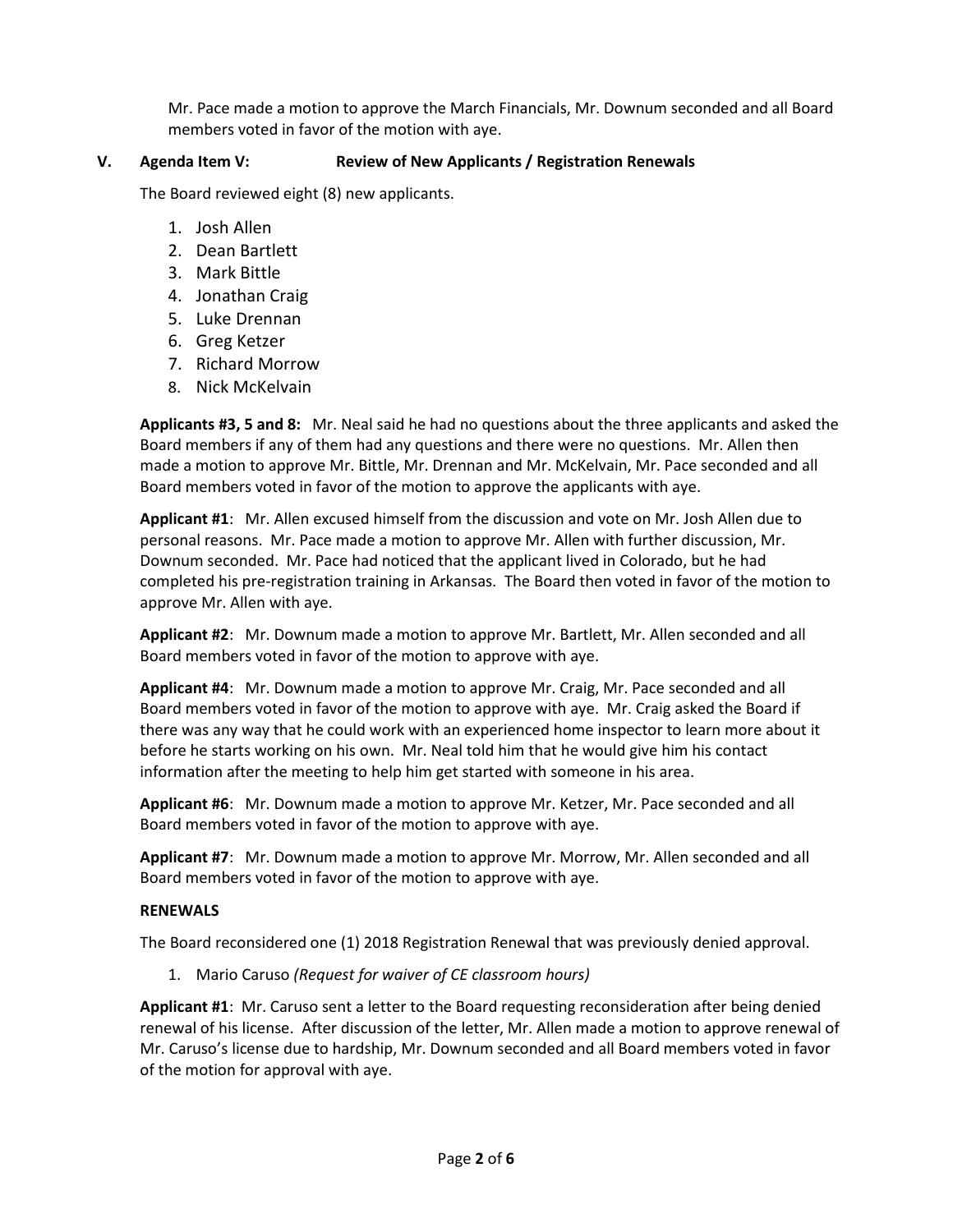### **VI. Agenda Item VI Status of Complaints**

### **1. OLD COMPLAINTS**

- a. **Justin Hall** (Not Registered) Ms. Chavis updated the Board on the status of the ongoing complaint.
- b. **Robert Neal (AHIRB) vs Justin Hall** (Not Registered) *Board-generated Complaint Filed March 2018. Notification sent by Certified Mail on 3/26/2018*.
- c. **Deborah Starr vs Curtis Gordon** (Not Registered) *(June, 2017) Notification to Mr. Gordon mailed 9/22/20, 2<sup>nd</sup> Notification sent by Certified Mail on 11/20/2017, it was signed for and accepted on 11/22/2017*.
- d. **Vicki Stephenson vs Nate Wilson, HI-1798** *(June, 2017) Notification to HI mailed 6/19/2017, Response from HI received 6/28/2017* Mr. Neal is reviewing this complaint.
- e. **Cindy Conrade vs Grant Colclasure** (Not Registered) *(July, 2017) Notification to Mr. Colclasure mailed 8/15/2017, Letter was returned, 2nd Notification mailed 8/31/2017* A Certified Letter of notification will be mailed to Mr. Colclasure. *3rd Notification sent by Certified Mail on 11/20/2017 and it was returned on 11/29/2017 as 'Not Deliverable'. 4th Notification sent by Certified Mail on 2/5/2018. Letter was returned with Attempted-Not Known on 2/20/2018*. Mr. Neal is reviewing this complaint.
- f. **Richard Kaegi vs Tim Hennelly, HI-1179** *(August, 2017) Notification to HI mailed 9/19/2017, Response from HI received by email dated 9/26/2017*. Mr. Neal is reviewing this complaint.
- g. **Brian McGee vs Archie Van Gorder** (Not Registered) *(September, 2017) 1stNotification to Mr. Van Gorder mailed 9/19/2017, Letter was returned, 2nd Notification mailed 9/22/2017, 3rd Notification sent by Certified Mail on 10/30/2017. , Letter was returned 'Unclaimed & Unable to Forward' on 11/20/2017. 4th Notification sent by Certified Mail on March 6, 2018. Letter was signed for and accepted on March 16, 2018.* Mr. Neal recommended a Consent Agreement and \$600.00 civil penalty fine against Mr. Van Gorder. Mr. Allen made a motion to approve the recommendation, Mr. Trammell seconded and all Board members voted in favor of the motion with aye.
- h. **Charles L. Campbell, Jr. vs David Many, HI-1566** *(November, 2017) Notification to HI mailed 11/21/2017, Response from HI received 11/29/2017.* This complaint is still being reviewed.
- i. **Peter Roe vs Clyde Betnar** (Not Registered) *(January 2018)* 1<sup>st</sup> Notification mailed *2/15/2018 (Certified and Regular Mail).* This complaint is being reviewed.
- j. **Kristy Philbrook vs Jeff Gaston**(Not Registered) *(March, 2018) Notification to Mr. Gaston sent by Certified Letter on 3/20/2018*. *Letter returned on 4/11/2018 as 'Vacant-Unable to Forward'.*
- k. **Alton Darty, HI-1496 vs James Ewald** (Not Registered) *(March, 2018) Notification to Mr. Ewald mailed 3/20/2018. Certified Letter was signed for & received on 3/23/2018.*
- l. **Isaiah Thompson vs Clint Ledbetter, HI-1863** *(March 2018) Notification to Mr. Ledbetter mailed 3/20/2018. Response from Mr. Ledbetter received 3/27/2018.*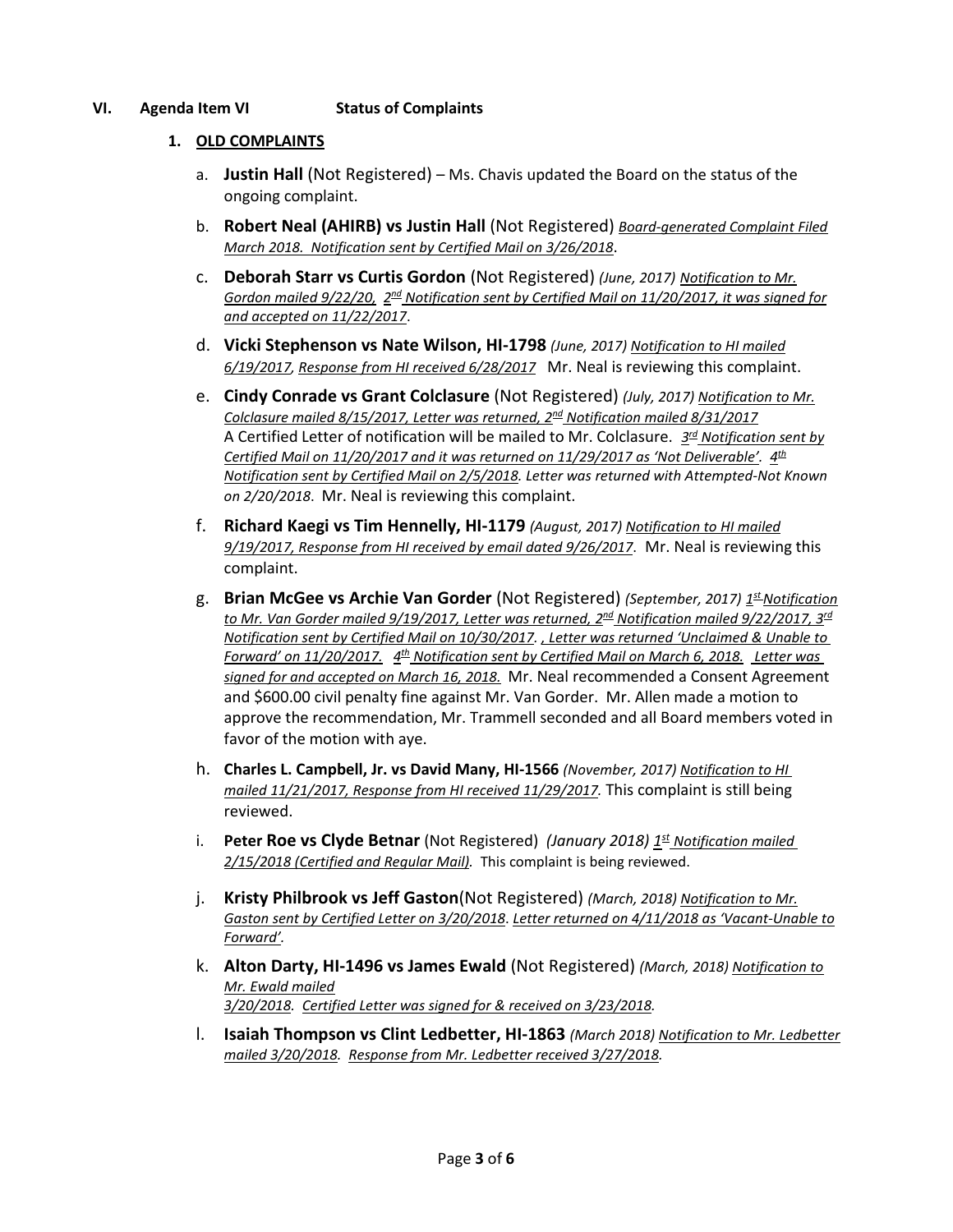### **2. NEW COMPLAINTS**

### **BREAK 10:30 – 10:40**

# **VII. Agenda Item VII Continuing Education/Pre-Registration Courses**

- 1. **All American Association of Home Inspectors** 2 Online CE Courses
	- a. Report Writing 8 Hrs
	- b. Appliance Evaluations 8 Hrs

Mr. Allen made a motion to approve both CE courses, Mr. Pace seconded and all Board members voted in favor of the motion with aye.

# 2. **American Home Inspectors Training (AHIT)** – 17 Online CE Courses

| a.            | Advanced Electrical - Understanding Arc Faults and New Protection Regulations 2 Hrs |                  |  |
|---------------|-------------------------------------------------------------------------------------|------------------|--|
| b.            | Air Conditioners, Heat Pumps, Furnaces and Air Handlers                             | 2 Hrs            |  |
| e.            | Alternative, Renewable, Sustainable and Green Energy                                | <del>1 Hr</del>  |  |
| d.            | Atoms, Conductors, Insulators and Flow                                              | 1 Hr             |  |
| e.            | <b>Biomass Energy</b>                                                               | <del>2 Hrs</del> |  |
| f.            | <b>Circuits and Wires</b>                                                           | 1 Hr             |  |
| g.            | <b>Electricity Distribution</b>                                                     | 1 Hr             |  |
| h.            | <b>Expansive Soils and Their Effects</b>                                            | 4 Hrs            |  |
| ι.            | Geothermal Energy                                                                   | 1 Hr             |  |
| t.            | Home Energy Use - Helping Lower Electricity Bills                                   | 1.5 Hrs          |  |
| <del>К.</del> | <b>Inspector Safety</b>                                                             | <del>2 Hrs</del> |  |
|               | <b>New Construction</b>                                                             | 16 Hrs           |  |
|               | m. Report Writing for Risk Reduction                                                | 8 Hrs            |  |
| <del>n.</del> | <b>Smart Meters</b>                                                                 | 1 Hr             |  |
| ο.            | Solar Energy for Electricity and Heating                                            | 2 Hrs            |  |
| p.            | Solid Fuel Burning Appliances                                                       | 2 Hrs            |  |
| q.            | Voltage, Current and Resistance                                                     | 1 Hr             |  |

Mr. Allen made a motion to approve all of the AHIT CE courses except c, e, j, k and n. Mr. Downum seconded and all Board members voted in favor of the motion with aye.

# 3. **InterNACHI** – 11 Online CE Courses and 7 Classroom Courses

|    | a. Advanced Electrical Inspection       | 4 Hrs |
|----|-----------------------------------------|-------|
| b. | <b>General Roof Inspection</b>          | 2 Hrs |
| C. | How to Perform Deck Inspections         | 1 Hr  |
| d. | Inspecting Foundation Walls and Piers   | 3 Hrs |
| e. | <b>Inspecting Metal Roofs</b>           | 2 Hrs |
|    | <b>Inspecting Slate Roofs</b>           | 3 Hrs |
| g. | <b>Inspecting Tile Roofs</b>            | 2 Hrs |
| h. | Inspecting Wood Shingle and Shake Roofs | 2 Hrs |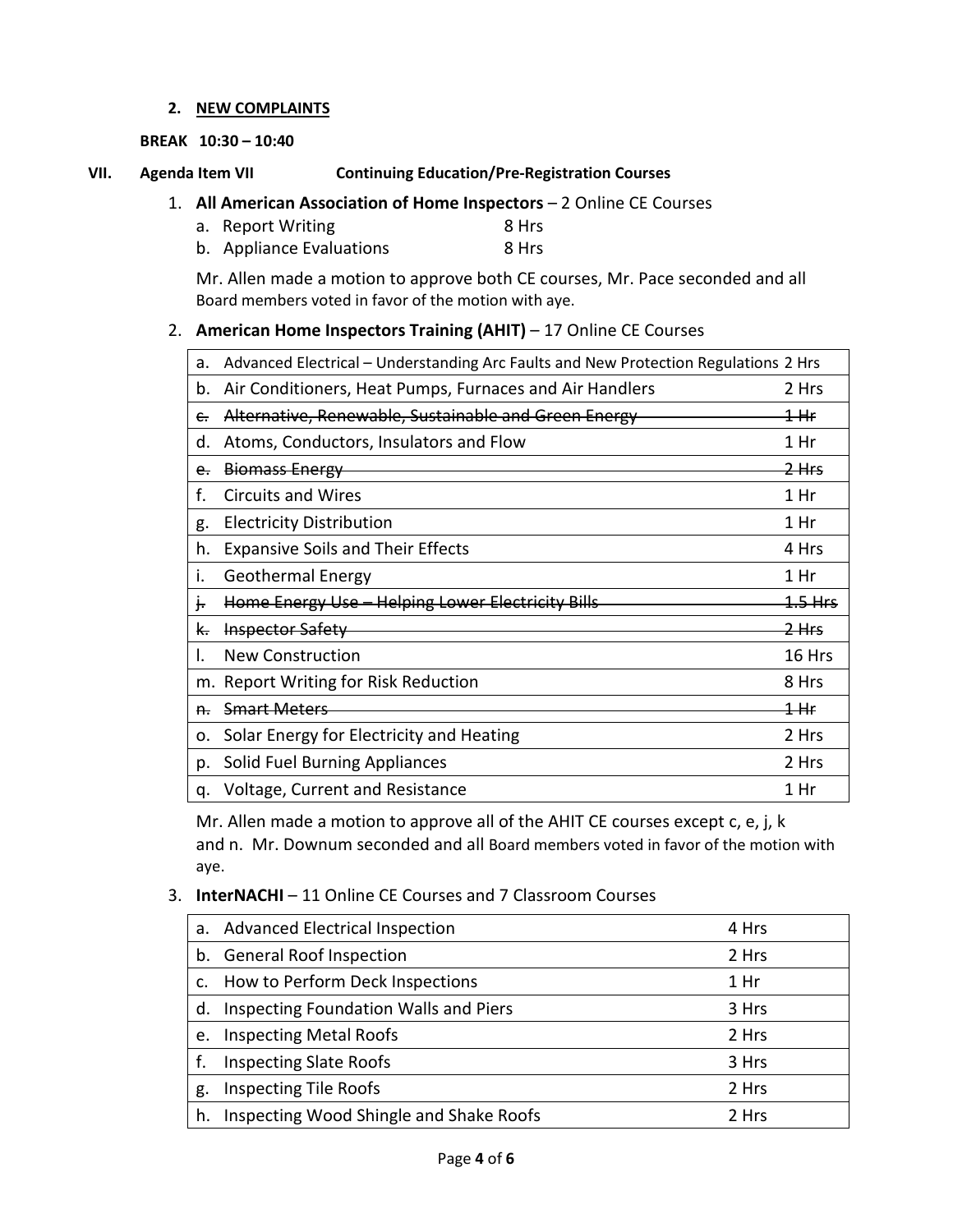|    | Ladder Safety                                                           | 1 Hr                  |
|----|-------------------------------------------------------------------------|-----------------------|
|    | Residential Structural Design for Home Inspectors                       | 19 Hrs                |
| k. | Wind and Hail Property Damage Inspection                                | 4 Hrs                 |
|    | Boosting your Credibility using Infrared                                | $1\!+\!$              |
|    | The Listing said 'Handicap Accessible'- Is it?                          | 2 Hrc<br><del>.</del> |
| n. | How to Find Major Structural Defects                                    | 2 Hrs                 |
| 0. | Grounding, Bonding and Electrolysis                                     | 1 Hr                  |
|    | How to Drive more Traffic to you site and Convert Visitors into Clients | <del>2 Hrs</del>      |
|    | <b>Profit from Sewer Scope Inspections</b>                              | <u> 2 Hrc</u>         |
|    | <b>Inspecting Around, but not in, Swimming Pools &amp; Spas</b>         | Hrc                   |

Mr. Allen made a motion to approve all of the InterNACHI CE courses except l, m, p, q and r. Mr. Pace seconded and all Board members voted in favor of the motion with aye.

# **Pre-Registration Training**

- 4. **ASHI** Pre-Registration Training 80 Hrs Mr. Allen made a motion to approve the ASHI pre-registration training, Mr. Trammell seconded and all Board members voted in favor of the motion with aye.
- 5. **Desktop Training School** Pre-Registration Training 100 Hrs Online and 80 Hrs Live. Mr. Allen said the pre-registration training given by Desktop Training School did not meet the current standards as required by the Board. He made a motion to deny approval of the course and Mr. Trammell seconded.

Mr. Cook *(representing Desktop Training School and a Home Inspector for 18 years)* spoke to the Board about the school and its curriculum. He said 50 hours of classroom training are done in his home and 30 hours are done at actual home inspections. Mr. Blystad *(House Calls USA)* told the Board that the combined hours taught in Mr. Cook's home and out on actual home inspections could be considered as classroom since it is taught live with an instructor present. He said the 30 hours of home inspections requires a minimum of 10 home inspections.

Ms. Chavis told Mr. Cook and Mr. Blystad that the Board does not dispute their training process, but the problem is with following the law. Mr. Neal asked Mr. Cook if their classroom training could be changed from 50 hours to 80 hours to comply with Arkansas rules and Mr. Cook said he was willing to do whatever it takes. Mr. Trammell then made an amendment to the original motion that would require that the school provide a change to the classroom training from 50 hours to 80 hours. Mr. Downum seconded. Mr. Allen added that this would require the school to submit an entirely new application. All Board members voted in favor of the amendment to the motion with aye.